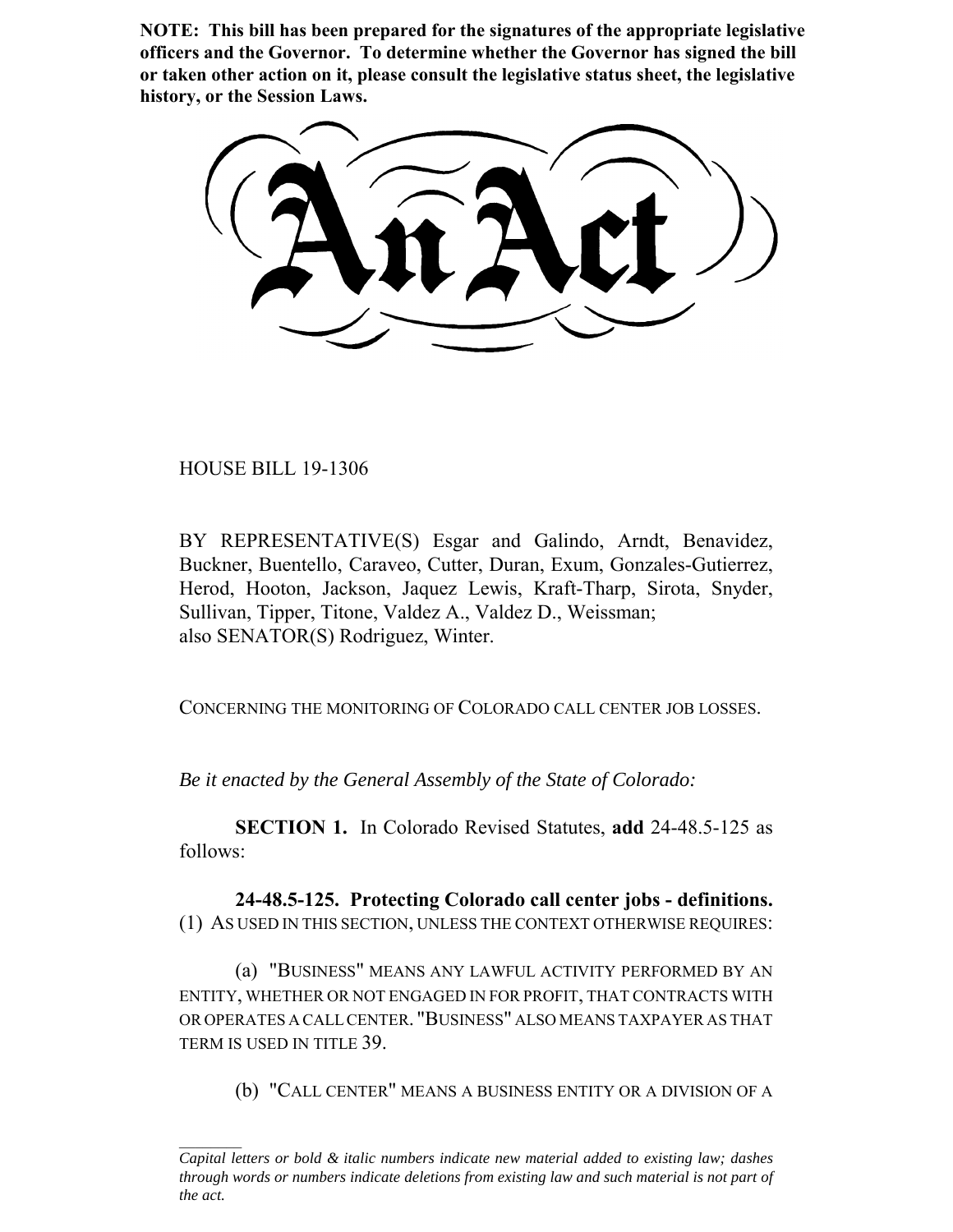BUSINESS ENTITY WHOSE PRIMARY PURPOSE INCLUDES INITIATING OR RECEIVING TELEPHONE COMMUNICATIONS ON BEHALF OF A PERSON FOR THE PURPOSE OF INITIATING SALES, INCLUDING MAKING A TELEPHONE SOLICITATION, OR PROVIDING OR RECEIVING INFORMATION IN CONNECTION WITH THE PROVISION OF SERVICES, AND THAT HAS:

(I) AT LEAST FIFTY CUSTOMER SERVICE EMPLOYEES LOCATED IN THE STATE, NOT INCLUDING CUSTOMER SERVICE EMPLOYEES WHO WORK LESS THAN TWENTY HOURS PER WEEK; OR

(II) AT LEAST FIFTY CUSTOMER SERVICE EMPLOYEES LOCATED IN THE STATE WHO, IN THE AGGREGATE, WORK A TOTAL OF AT LEAST ONE THOUSAND FIVE HUNDRED HOURS PER WEEK.

(c) "CUSTOMER SERVICE EMPLOYEE" MEANS A PERSON EMPLOYED BY OR WORKING ON BEHALF OF A CALL CENTER.

(d) "DEPARTMENT" MEANS THE DEPARTMENT OF LABOR AND EMPLOYMENT.

(2) THE DEPARTMENT SHALL ANNUALLY INCLUDE AS PART OF ITS PRESENTATION TO ITS COMMITTEE OF REFERENCE AT A HEARING HELD PURSUANT TO SECTION 2-7-203 (2)(a) OF THE "STATE MEASUREMENT FOR ACCOUNTABLE,RESPONSIVE, AND TRANSPARENT (SMART)GOVERNMENT ACT", DATA THAT IT CURRENTLY COLLECTS REGARDING THE CALL CENTER WORK FORCE, INCLUDING TRACKING CALL CENTER JOBS AND WAGE ANALYSIS OF CUSTOMER SERVICE EMPLOYEES.

**SECTION 2. Act subject to petition - effective date.** This act takes effect at 12:01 a.m. on the day following the expiration of the ninety-day period after final adjournment of the general assembly (August 2, 2019, if adjournment sine die is on May 3, 2019); except that, if a referendum petition is filed pursuant to section 1 (3) of article V of the state constitution against this act or an item, section, or part of this act within such period, then the act, item, section, or part will not take effect unless